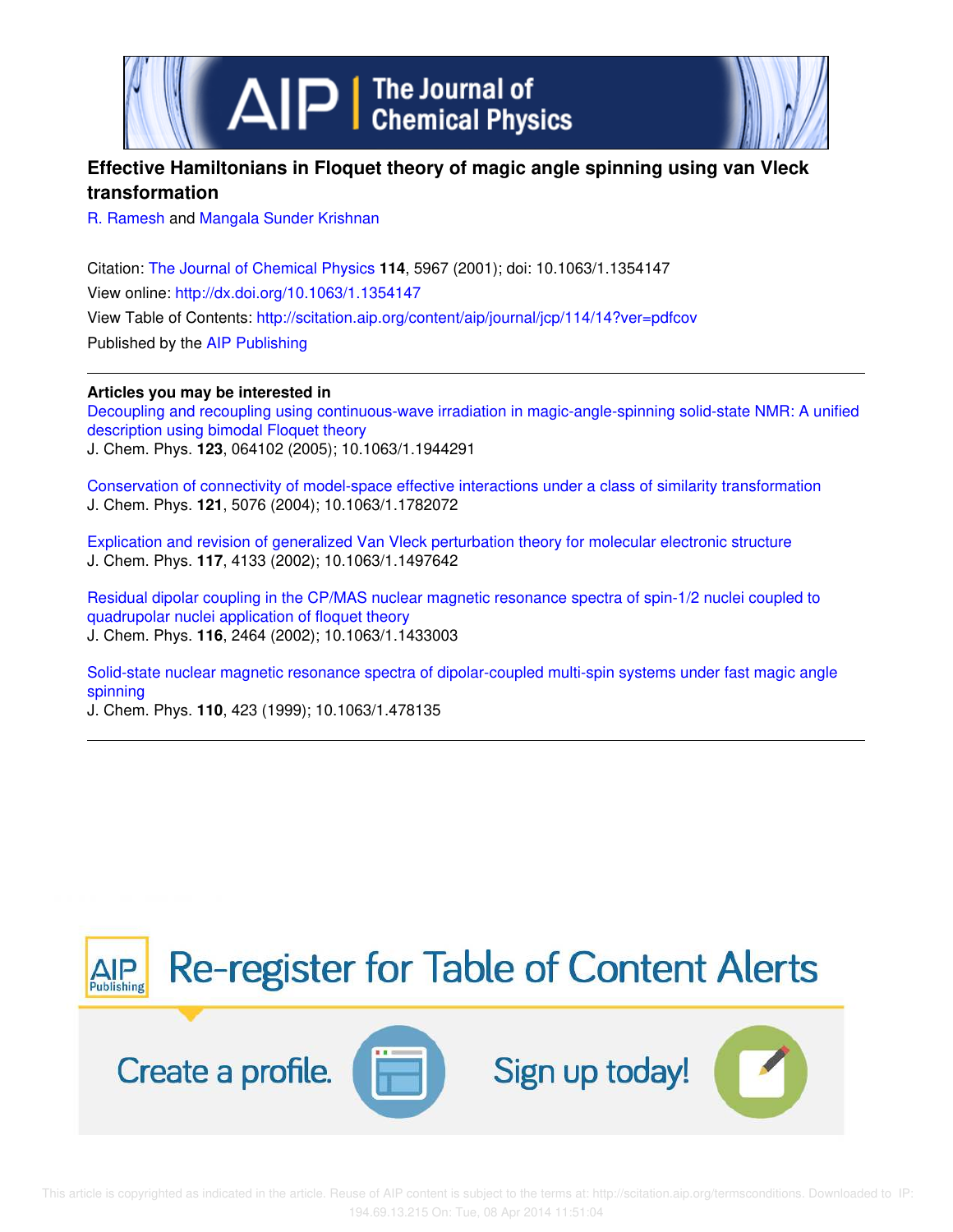## **ARTICLES**

# **Effective Hamiltonians in Floquet theory of magic angle spinning using van Vleck transformation**

R. Ramesh and Mangala Sunder Krishnan<sup>a)</sup>

*Department of Chemistry, Indian Institute of Technology Madras, Chennai 600 036, India*

 $(Received 16 June 2000; accepted 19 January 2001)$ 

In this article, we propose to use van Vleck's contact transformation method for the study of time-dependent interactions in solid state nuclear magnetic resonance  $(NMR)$  by Floquet theory  $[A, A]$ Schmidt and S. Vega, J. Chem. Phys. **96**, 2655 (1992)]. Floquet theory has been used for studying the spin dynamics of magic angle spinning  $(MAS)$  NMR experiments. The contact transformation method is an operator method in time-independent perturbation theory and has been used to obtain effective Hamiltonians in molecular spectroscopy. Here the above method is combined with Floquet theory to study the dynamics of a dipolar coupled spin  $(I=1/2)$  system. In order to determine the frequencies and intensities of bands in MAS spectra, we need to diagonalize the Floquet– Hamiltonian matrix. This is generally done numerically, by truncating the infinite dimensional Floquet–Hamiltonian matrix. Here we propose an effective Floquet–Hamiltonian for the system. We demonstrate the application of the above method to a homonuclear dipolar coupled spin system  $(I=1/2)$ . The eigenvalues obtained from the above are compared with those obtained using numerical diagonalization. The eigenvalues of the effective Hamiltonian compare quite well with those computed using numerical diagonalization of Floquet matrices. © *2001 American Institute of Physics.* [DOI: 10.1063/1.1354147]

## **I. INTRODUCTION**

In nuclear magnetic resonance (NMR) spectroscopy, spectra obtained from solids are broader and much more complex compared to that of liquids. In liquids, rapid isotropic motions of the nuclei average out the anisotropic interactions effectively to zero, whereas in the case of solids these interactions are not averaged out.<sup>1,2</sup> The technique of magic angle spinning  $(MAS)^{3,4}$  is used to reduce or effectively remove these anisotropic interactions. In this technique the sample is rotated about an axis inclined at an angle  $\beta$  $=$  54.7° with respect to the external magnetic field. The internal Hamiltonians which are time independent, do become time dependent under sample spinning. The theoretical treatment of time dependent Hamiltonians is given either by the use of average Hamiltonian theory<sup>5-7</sup> or by the use of Floquet theory. $8-22$  If Hamiltonians at different times commute with each other  $(e.g., the chemical shift anisotropy and the$ dipolar interaction of an isolated heteronuclear pair), the problem becomes simplified. The situation becomes complicated when Hamiltonians at different times do not commute (e.g., multispin homonuclear dipolar Hamiltonian). To explain such complicated systems several formal theoretical treatments have been proposed by various research groups. We follow the Floquet formalism here. Theoretical analyses of homonuclear dipolar coupled MAS systems have been given earlier.<sup>17,23,24</sup> The time-dependent Hamiltonian is transformed in these analyses, to a time-independent Hamiltonian known as Floquet–Hamiltonian and expressed in a matrix form using an infinite dimensional basis set. The basis set is a direct product of the spin basis (which is finite) and a Fourier index (which can take infinite values in principle). In the transformed basis, the Hamiltonian matrix does not contain any time-dependent coefficients however, and as a result, the evolution of the system in time can be studied by simpler algebraic/numerical methods. Such transformations are possible only for periodically time-dependent Hamiltonians.

Vega and his co-workers have made seminal contributions in the application of Floquet theory to study the dynamics of various MAS experiments.<sup>9-19</sup> There are a number of excellent review articles<sup>14–16</sup> which describe the use of Floquet theory in solid state NMR. In this article, we follow the methodology and notation due to Schmidt and Vega.<sup>17</sup> We study the homonuclear dipolar coupled spin system by applying contact transformation to the Floquet–Hamiltonian.

To follow the evolution of the coupled spin system we need to diagonalize the Floquet–Hamiltonian matrix. Instead of diagonalizing the Floquet–Hamiltonian numerically, we employ the method of contact transformation well known in molecular spectroscopy<sup>25</sup> where it has been used extensively to obtain effective rotational Hamiltonians for vibrational states from the rovibrational (Watson) Hamiltonian.<sup>25–28</sup> The role of contact transformations in establishing the equiva-

 This article is copyrighted as indicated in the article. Reuse of AIP content is subject to the terms at: http://scitation.aip.org/termsconditions. Downloaded to IP: 194.69.13.215 On: Tue, 08 Apr 2014 11:51:04

a)Author to whom all correspondence should be addressed; electronic mail: krishnan@iitm.ac.in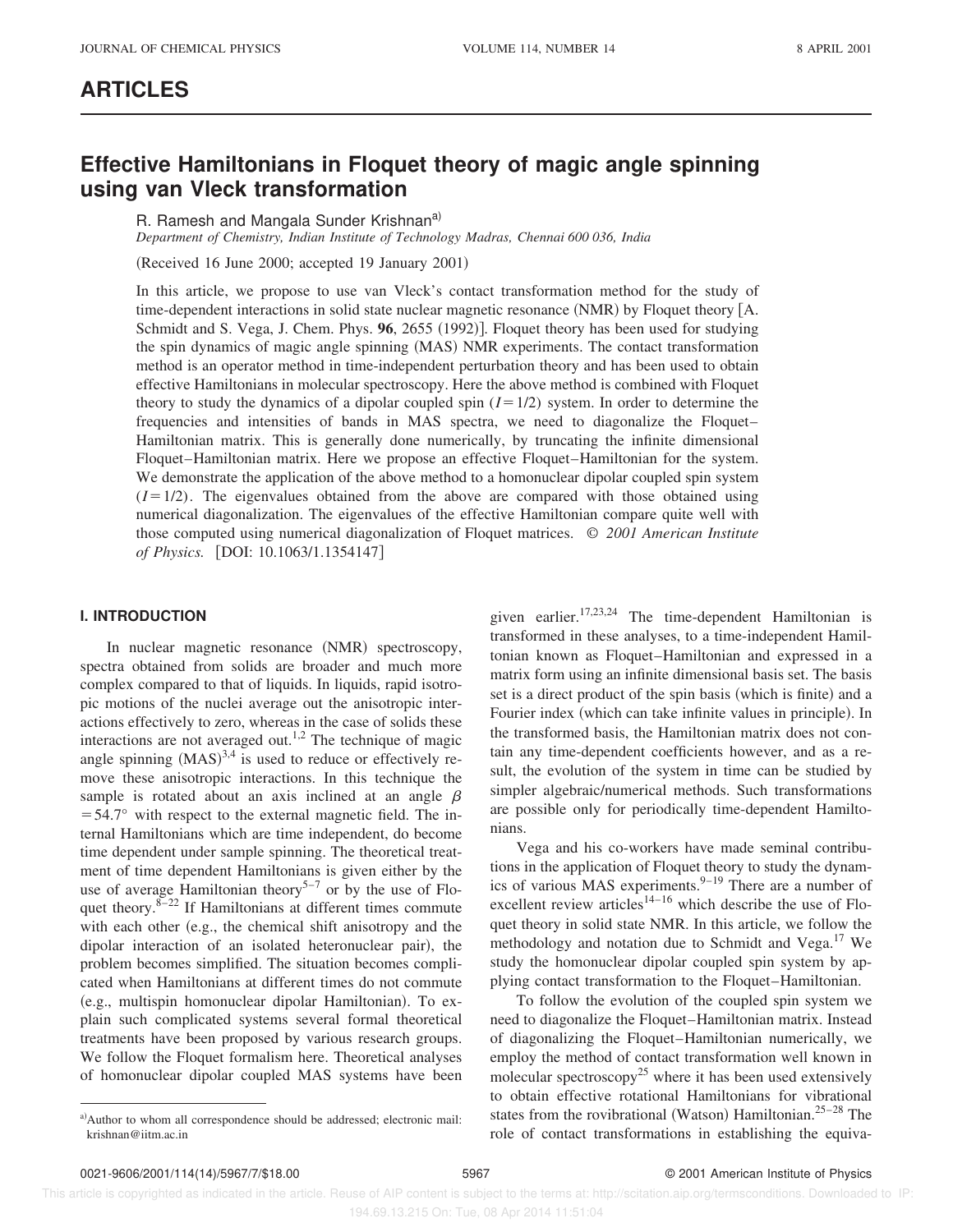lence between the average Hamiltonian theory approach and the Floquet theory approach for solid state NMR has been discussed by other researchers.<sup>29–33</sup> The advantage of van Vleck transformation is that it provides *effective Floquet*– *Hamiltonians* which incorporate various orders of perturbation corrections explicitly as operators. We illustrate this by applying the method to a homonuclear dipolar coupled twospin  $(I=1/2)$  system.

A brief introduction to the method of contact transformation is given in Sec. II. The application of Floquet theory to a pair of homonuclear dipolar coupled spin system is given in Sec. III. In Sec. IV we use the contact transformation method to diagonalize the Floquet–Hamiltonian for a homonuclear dipolar coupled spin system described in Sec. III. In Sec. V we present the results of contact transformation method followed by conclusion in Sec. VI.

#### **II. THE METHOD OF CONTACT TRANSFORMATION**

The method of contact transformations proposes a series of unitary transformations to diagonalize a Hamiltonian containing a zero order Hamiltonian and a series of other interaction Hamiltonians whose magnitudes decrease in an appropriately chosen order-of-magnitude scheme. The transformation is done on the Hamiltonian so that by successive applications one obtains a Hamiltonian whose diagonal operators incorporate corrections from the interaction Hamiltonians. It is an *operator transformation* which, in principle, leads to better, *effective Hamiltonians*. The contact transformation method is formally equivalent to the traditional and more commonly known Rayleigh–Schrödinger perturbation theory which provides corrections to zero order eigenvalues and eigenvectors. The important aspect of the transformation, however, is that it is possible to obtain *effective Hamiltonians*. The unitary transformations are chosen in such a way that the off-diagonal operators due to interaction Hamiltonians are folded back to give diagonal contributions to the zero order Hamiltonian. As a result, one obtains a new Hamiltonian which is more effective, i.e., its eigenvalues are closer to the eigenvalues of the overall, untransformed Hamiltonian.

The steps involved in the transformation may be represented as follows:

$$
\hat{H} = UHU^{-1} = e^{i\lambda^n S_n} \dots e^{i\lambda^2 S_2} e^{i\lambda S_1} He^{-i\lambda S_1} e^{-i\lambda^2 S_2} \dots e^{-i\lambda^n S_n},\tag{1}
$$

where  $S_n$ 's are Hermitian operators,  $U$  is a product of unitary transformations given by the exponential,  $\hat{H}$  is the transformed Hamiltonian, *H* is the untransformed Hamiltonian which is considerably off diagonal, and  $\lambda$  is the perturbation parameter which is set to unity after performing the expansion.

It must be noted here that successive contact transformations through  $S_1, S_2$ , etc. affect terms in the Hamiltonian corresponding to various powers of  $\lambda$ , the perturbation parameter. If we write the untransformed Hamiltonian as

where  $H_0$  is the zero order Hamiltonian and  $H_1$ ,  $H_2$ , etc. are perturbing (interaction) Hamiltonians with decreasing orders of magnitude, then, the transformed Hamiltonian  $H^{(1)}$  obtained after first transformation is given by

$$
H^{(1)} = U_1 H U_1^{-1} = e^{i\lambda S_1} H e^{-i\lambda S_1}
$$
  
=  $H_0^{(1)} + \lambda H_1^{(1)} + \lambda^2 H_2^{(1)} + \dots$  (3)

The operator  $S_1$  is chosen such that  $H^{(1)}$  has no off-diagonal elements to order  $\lambda$ . This is done as follows:

$$
H^{(1)} = U_1 H U_1^{-1} = H_0^{(1)} + \lambda H_1^{(1)} + \lambda^2 H_2^{(1)} + \dots
$$
  
=  $H_0 + \lambda (H_1 + i[S_1, H_0])$   
+  $\lambda^2 (H_2 + i[S_1, H_1] - \frac{1}{2}[S_1, [S_1, H_0]])$ .... (4)

By equating powers of  $\lambda$  on both sides we get the following expressions:

$$
H_0^{(1)} = H_0,
$$
  
\n
$$
H_1^{(1)} = H_1 + i[S_1, H_0],
$$
  
\n
$$
H_2^{(1)} = H_2 + i[S_1, H_1] - \frac{1}{2}[S_1, [S_1, H_0]].
$$
\n(5)

The general term  $H_n^{(1)}$  is given by

$$
H_n^{(1)} = H_n + \sum_{m=0}^{n-1} \frac{i^{n-m}}{(n-m)!} \underbrace{[S_1, [S_1, \dots, [S_1, H_m] \dots]]}_{n-m}.
$$
 (6)

The above procedure is repeated to perform a second contact transformation on  $H^{(1)}$ . The transformation function  $S_2$  is chosen such that the quantity

$$
H_0^{(2)} + \lambda H_1^{(2)} + \lambda^2 H_2^{(2)}
$$

is diagonal to order  $\lambda^2$ . Successive contact transformations are represented by the product of *U*'s as

$$
U = U_n U_{n-1} \dots U_2 U_1,\tag{7}
$$

where  $U_n = e^{i\lambda^n S_n}$  and the transformed Hamiltonians are given in terms of earlier ones by

$$
H^{(n)} = e^{i\lambda^n S_n} H^{(n-1)} e^{-i\lambda^n S_n}.
$$
\n(8)

An important aspect of this method is the determination of the transformation function "*S*." To determine  $S_1$  the equation to be solved is

$$
H_1^{(1)} = H_1 + i[S_1, H_0],\tag{9}
$$

where  $H_1$  may contain both diagonal and off-diagonal terms. In the above equation, the diagonal terms are not considered. The operator  $S_1$  is chosen such that the transformed Hamiltonian  $H_1^{(1)}$  does not contain any off-diagonal terms to order  $\lambda$ . That is,  $S_1$  is chosen such that the commutator  $i[S_1, H_0]$ compensates the off-diagonal terms present in  $H_1$ . Since  $H_0$ is diagonal, this implies that  $S_1$  is off diagonal. The transformed Hamiltonian contains corrections to the eigenvalues of the zero order Hamiltonian  $H_0$ . This will also be the dominant correction provided  $H_1$ ,  $H_2$ , etc. decrease in mag-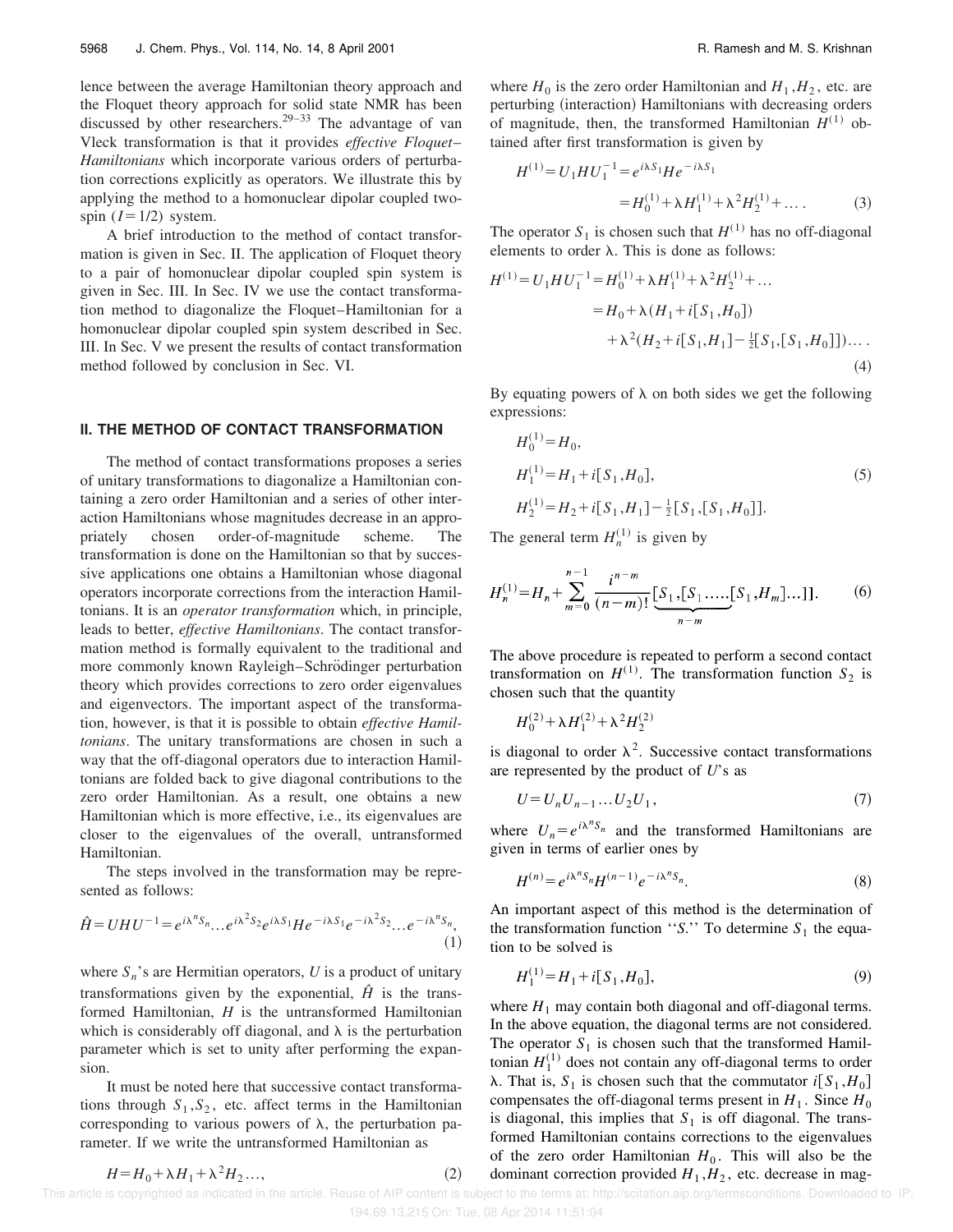nitude rapidly when compared to  $H_0$ . The transformed Hamiltonian which includes corrections to order  $\lambda^2$  is given by

 $H_2^{(1)} = H_2 + i[S_1, H_1] - \frac{1}{2}[S_1, [S_1, H_0]].$ 

It is the diagonal part of the above equation which is the effective Hamiltonian if terms of order  $\lambda^2$  and higher which are off diagonal in the basis of the zero order Hamiltonian can be neglected.

### **III. FLOQUET THEORY FOR A DIPOLAR COUPLED TWO SPIN SYSTEM WITH**  $I=1/2$

We use the Hamiltonian for a dipolar coupled spin pair  $(I=1/2)$  under MAS condition given by Schmidt and Vega<sup>17</sup>

$$
H(t) = -\omega^{1}(t)I_{z}^{1} - \omega^{2}(t)I_{z}^{2} + \omega_{d}(t)[I_{z}^{1}I_{z}^{2} - \frac{1}{4}(I_{+}^{1}I_{-}^{2} + I_{-}^{1}I_{+}^{2})],
$$
\n(10)

where the *J*-coupling term has been neglected for the sake of simplicity. The terms  $\omega^i(t)$  and  $\omega_d(t)$  are due to the chemical shift interaction and dipolar interactions respectively and are given by

$$
\omega^{i}(t) = \omega^{i}[g_1^{i}\cos(\omega_{r}t + \phi_1^{i}) + g_2^{i}\cos(2\omega_{r}t + \phi_2^{i})] + \Delta\omega^{i},
$$
\n(11)

$$
\omega_d(t) = \omega_{12} [G_1 \cos(\omega_r t + \phi_1) + G_2 \cos(2\omega_r t + \phi_2)], \quad (12)
$$

where

$$
\Delta \omega^{i} = \sigma_{0}^{i} \omega_{0}, \quad \sigma_{0}^{i} = \frac{1}{3} (\sigma_{11}^{i} + \sigma_{22}^{i} + \sigma_{33}^{i}),
$$

and

$$
\omega^i = \sigma^i_{33}\omega_0 - \Delta\,\omega^i.
$$

In the above,  $\omega_0$  is the Larmor frequency. The Hamiltonian above is time dependent and periodic and has been studied using Floquet theory. The time-dependent coefficients are expanded in a Fourier series and a new basis is constructed which is the direct product of the spin operator basis and a basis denoting the Fourier index. The new product basis is infinite dimensional and the Hamiltonian is expressed in this basis using a set of operators to form what is known as the Floquet–Hamiltonian. The form of the Floquet–Hamiltonian used here for a dipolar coupled  $(I=1/2)$  spin system is given as follows:

$$
H_F = H_F^{11} + H_F^{22} + H_F^{33} + H_F^{44} + H_F^{23},\tag{13}
$$

where the superscripts 1, 2, 3, and 4 denote the two-spin product basis functions  $|\alpha\alpha\rangle$ ,  $|\alpha\beta\rangle$ ,  $|\beta\alpha\rangle$ , and  $|\beta\beta\rangle$ , respectively. The Floquet–Hamiltonian is represented by the operators  $N^{pp}$ ,  $X_n^{pq}$ ,  $Y_n^{pq}$ , and  $Z_n^{pp}$  which are all of infinite dimension. Using these operators, the Floquet–Hamiltonian is given by the expressions

$$
H_F^{pp} = \omega_r N^{pp} + \sum_{n=-2}^{n=2} z_n^{pp} Z_n^{pp}
$$
 (14)

and

$$
H_F^{23} = \sum_{n=-2, n \neq 0}^{n=2} x_n^{23} X_n^{23} . \tag{15}
$$

The Floquet–Hamiltonian  $H_F$  consists of five terms. Four of the five terms  $H_F^{11}$ ,  $H_F^{22}$ ,  $H_F^{33}$ , and  $H_F^{44}$  are block diagonal. Each of these block diagonal matrices contains the  $Z_n^{pp}$  operators which connect the Floquet states differing in the Fourier index "*n*" but connecting the same spin basis states.  $H_F^{23}$ is an off-diagonal term which is similar to the flip-flop terms present in the dipolar Hamiltonian. This Hamiltonian is represented by means of the operators  $X_n^{pq}$  which connect different Floquet states, namely  $|p, m\rangle$ , with  $|q, n+m\rangle$  differing in the Fourier index *n* as well as the spin basis.

To follow the evolution of the coupled spin system the standard procedure is to diagonalize the Floquet– Hamiltonian matrix. The diagonalization of the Floquet– Hamiltonian is performed numerically which requires a truncation of the infinite dimensional matrix. Perturbation theory calculations have also been employed to study such problems.20–22 In the method of contact transformation we use the same perturbation treatment, but instead of calculating the correction terms we calculate an effective Hamiltonian. In numerical treatments for diagonalizing Floquet– Hamiltonian, a variational approach has been used to determine the convergence of the required eigenvalues.

## **IV. APPLICATION OF THE CONTACT TRANSFORMATION PROCEDURE**

We use the following Hamiltonian for a pair of spin  $1/2$ 's,

$$
H = \sum_{p=1}^{4} \omega_r N^{pp} + \sum_{p=1}^{4} \sum_{n=-2}^{2} z_n^{pp} Z_n^{pp} + \sum_{n=-2, n \neq 0}^{2} x_n^{23} X_n^{23}.
$$
 (16)

The above Hamiltonian is split into a zero order Hamiltonian and interaction terms as

$$
H_0 = \sum_{p=1}^4 \omega_r N^{pp} - \frac{\Delta \omega^1 - \Delta \omega^2}{2} (Z_0^{22} - Z_0^{33}) - \frac{(\Delta \omega^1 + \Delta \omega^2)}{2} (Z_0^{11} - Z_0^{44}),
$$
 (17)

$$
H_1 = \sum_{p=1}^4 \sum_{n=-2, n \neq 0}^2 z_n^{pp} Z_n^{pp} + \sum_{n=-2, n \neq 0}^2 x_n^{23} X_n^{23},
$$
 (18)

where the values for  $z_0^{pp}$  ( $p=1,4$ ) have been substituted. The zero order Hamiltonian has matrix elements between Floquet states having the *same* Fourier index. The perturbing Hamiltonian has matrix elements between Floquet states which have *different* Fourier indices. The Floquet–Hamiltonian is represented as blocks of four by four matrices with each block having a different Fourier index. The transformation function  $S_1$  is obtained by solving the equation given below,

$$
H_1^{(1)} = H_1 + i[S_1, H_0].
$$
\n(19)

The transformation function  $S_1$  can be expressed in terms of a linear combination of all spin operators used to describe the system. It is chosen in such a way that the commutator  $i[S_1, H_0]$  compensates the off-diagonal terms present in  $H_1$ . The  $S_1$  function is written using the complete set of operators (which are relevant to the problem of interest) as follows: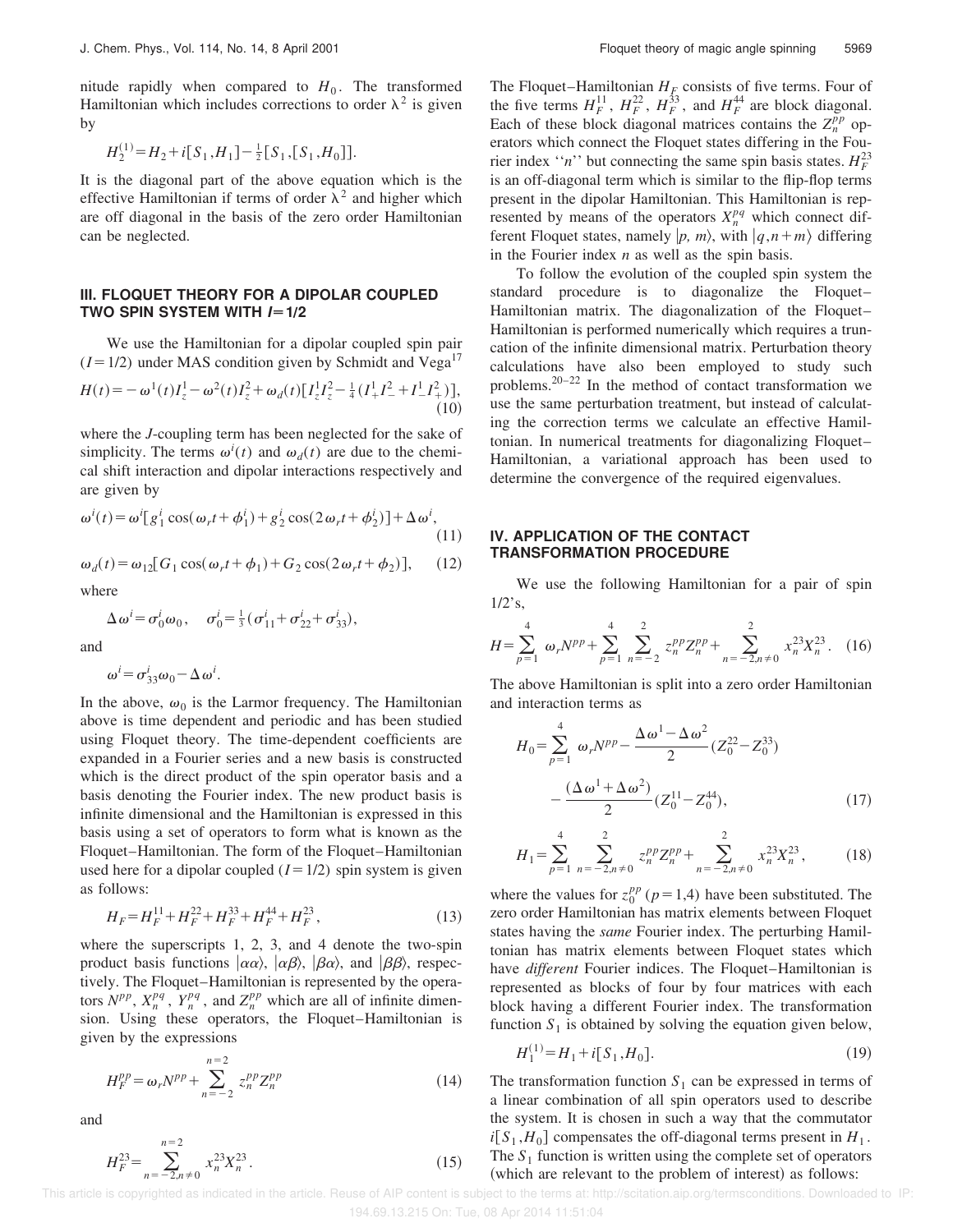$$
S_1 = i \sum_{j=1}^{4} \sum_{n=-2, n \neq 0}^{2} K_n^j Z_n^{jj} - i \sum_{n=-2, n \neq 0}^{2} (C_n X_n^{23} + i B_n Y_n^{23}),
$$
\n(20)

where the constants  $K_n^j$ ,  $C_n$ , and  $B_n$  are to be determined. The Appendix describes the procedure and the details of evaluation of the various constants. Using the expression for *S*1 , we evaluate corrections to the diagonal term of Hamiltonian as

$$
H_2^{(1)} = H_2 + i[S_1, H_1] - \frac{1}{2}[S_1, [S_1, H_0]].
$$
 (21)

In our case  $H_2=0$  and  $H_1$  is off diagonal, so the final form of the equation becomes

$$
H_2^{(1)} = \frac{i}{2} [S_1, H_1].
$$
\n(22)

Since  $S_1$  and  $H_1$  are off diagonal, the product of two offdiagonal terms gives rise to a correction in the diagonal term. Matrix elements of the corrected Hamiltonian using a suitable basis set are identical to the corrections to the appropriate diagonal elements of the zero order Hamiltonian calculated using Rayleigh–Schrödinger perturbation theory (and the same basis set).<sup>15,16,20-22,24</sup> *The advantage of this procedure, however, is that the correction is in the form of operators and therefore permits us to define new, effective Hamiltonians which can be employed gainfully in pulse dynamics of rotating solids*.

In the evaluation of the commutator  $[S_1, H_1]$ , by restricting ourselves to the evaluation of the diagonal correction terms only for the moment, we obtain the following transformed Hamiltonian:

$$
H_2^{(1)} = iA_1 Y_0^{23} - A_2 X_0^{23} + A_3 (Z_0^{22} - Z_0^{33}),
$$
\n(23)

where  $A_1$ ,  $A_2$ , and  $A_3$  are the corresponding coefficients associated with the operators, respectively, and are given in the Appendix ("Diagonal" means here "diagonal with respect to the Fourier index''). When we evaluate matrix elements of the correction terms we note that the  $|\alpha \alpha n \rangle$  and  $|\beta\beta n\rangle$  states are unaffected by this transformation. The matrix elements which are modified are the terms  $\ket{\alpha \beta n}$  and  $\beta \alpha n$  which have correction terms from the flip-flop terms involved in the dipolar Hamiltonian. The final form of the transformed Hamiltonian  $H^{(1)}$  is given as follows:

$$
H^{(1)} \approx H_0^{(1)} + H_1^{(1)} + H_2^{(2)},\tag{24}
$$

where  $H_0^{(1)} = H_0$ ,  $H_1^{(1)} = 0$ , and  $H_2^{(1)} = iA_1Y_0^{23} - A_2X_0^{23}$  $+A_3(Z_0^{22}-Z_0^{33})$ . Next we perform a second transformation on the transformed Hamiltonian. For this case, the diagonal terms present in  $H_{2}^{(1)}$  are taken as  $H_0$  and the off-diagonal terms present in  $H_2^{(1)}$  are taken as the perturbing term  $H_1$ . Let the Hamiltonian *H* be represented as follows:

$$
H = H_0 + H_1,\tag{25}
$$

where

$$
H_0 = \sum_{p=1}^4 \omega_r N^{pp} + \left( A_3 - \frac{\Delta \omega}{2} \right) \left[ Z_0^{22} - Z_0^{33} \right] + iA_1 Y_0^{23} - A_2 X_0^{23},
$$
  
\n
$$
H_1 = \sum_{n=-2, n\neq 0}^2 F_n (Z_n^{22} - Z_n^{33}) + \sum_{n=-2, n\neq 0}^2 (iD_n Y_n^{23} + U_n X_n^{23}).
$$
\n(26)

TABLE I. Coefficients of the transformed Hamiltonian after one transformation.

D<sub>1</sub> 
$$
-\frac{1}{8\omega_r} x_{-1}^{23}(z_2^{22} - z_2^{33}) + \frac{1}{4\omega_r} x_2^{23}(z_{-1}^{22} - z_{-1}^{33})
$$

$$
-\frac{1}{4}C_2(z_{-1}^{22} - z_{-1}^{33}) - \frac{1}{4}C_{-1}(z_2^{22} - z_2^{33})
$$

$$
D_2 \qquad -\frac{1}{4\omega_r} x_1^{23}(z_1^{22} - z_1^{33}) - \frac{1}{4}C_1(z_1^{22} - z_1^{33})
$$

$$
D_{-1} \qquad \frac{1}{8\omega_r} x_1^{23}(z_{-2}^{22} - z_{-2}^{33}) - \frac{1}{4\omega_r} x_{-2}^{23}(z_1^{22} - z_1^{33})
$$

$$
-\frac{1}{4}C_{-2}(z_1^{22} - z_1^{33}) - \frac{1}{4}C_{-1}(z_{-2}^{22} - z_{-2}^{33})
$$

$$
D_{-2} \qquad \frac{1}{4\omega_r} x_{-1}^{23}(z_{-1}^{22} - z_{-1}^{33}) - \frac{1}{4}C_{-1}(z_{-1}^{22} - z_{-1}^{33})
$$

$$
F_{-1} \qquad \frac{1}{2}(B_1x_{-2}^{23} + B_{-2}x_1^{23})
$$

$$
F_1 \qquad \frac{1}{2}(B_2x_{-1}^{23} + B_{-1}x_2^{23})
$$

$$
F_2 \qquad \frac{1}{2}(B_1x_1^{23})
$$

$$
F_{-2} \qquad \frac{1}{2}(B_1x_1^{23})
$$

$$
U_{-1} \qquad \frac{1}{4}(-B_1(z_{-2}^{22} - z_{-2}^{33}) - B_{-2}(z_1^{22} - z_1^{33}))
$$

$$
U_1 \qquad \frac{1}{4}(-B_{-1}(z_2^{22} - z_1^{33}) - \frac{1}{4}B_{-1}(z_{-1}^{22} - z_{-1}^{33}))
$$
<

The  $Z_0^{11}$  and  $Z_0^{44}$  terms are dropped from  $H_0$ . The constants involved in  $H_1$  are given in Table I. The transformation function  $S_2$  is given as follows:

$$
S_2 = \sum_{n=-2, n \neq 0}^{2} M_n Y_n^{23} + i \sum_{n=-2, n \neq 0}^{2} P_n (Z_n^{22} - Z_n^{33})
$$
  
+ 
$$
i \sum_{n=-2, n \neq 0}^{2} R_n X_n^{23}.
$$
 (27)

The constants involved in the transformation function  $S_2$ can be obtained by the same procedure as described earlier and are given in Table II. Next we evaluate the corrections to the diagonal terms,

$$
H_2^{(2)} \approx \frac{i}{2} [S_2, H_1].
$$
 (28)

In the evaluation of the above commutator relation, we restrict ourselves only to corrections to diagonal terms. The diagonal part of  $H_2^{(2)}$  is given below,

$$
H_2^{(2)} = -\frac{1}{2} X_0^{23} \sum_{n=1}^2 (M_n F_{-n} + M_{-n} F_n + P_n D_{-n} + P_{-n} D_n)
$$
  
+  $\frac{i}{2} Y_0^{23} \sum_{n=1}^2 (R_n F_{-n} + R_{-n} F_n - P_n U_{-n} - P_{-n} U_n)$   
+  $\frac{1}{2} [Z_0^{22} - Z_0^{33}] \sum_{n=1}^2 (R_n D_{-n} + R_{-n} D_n$   
-  $M_n U_{-n} - M_{-n} U_n),$ 

 This article is copyrighted as indicated in the article. Reuse of AIP content is subject to the terms at: http://scitation.aip.org/termsconditions. Downloaded to IP: 194.69.13.215 On: Tue, 08 Apr 2014 11:51:04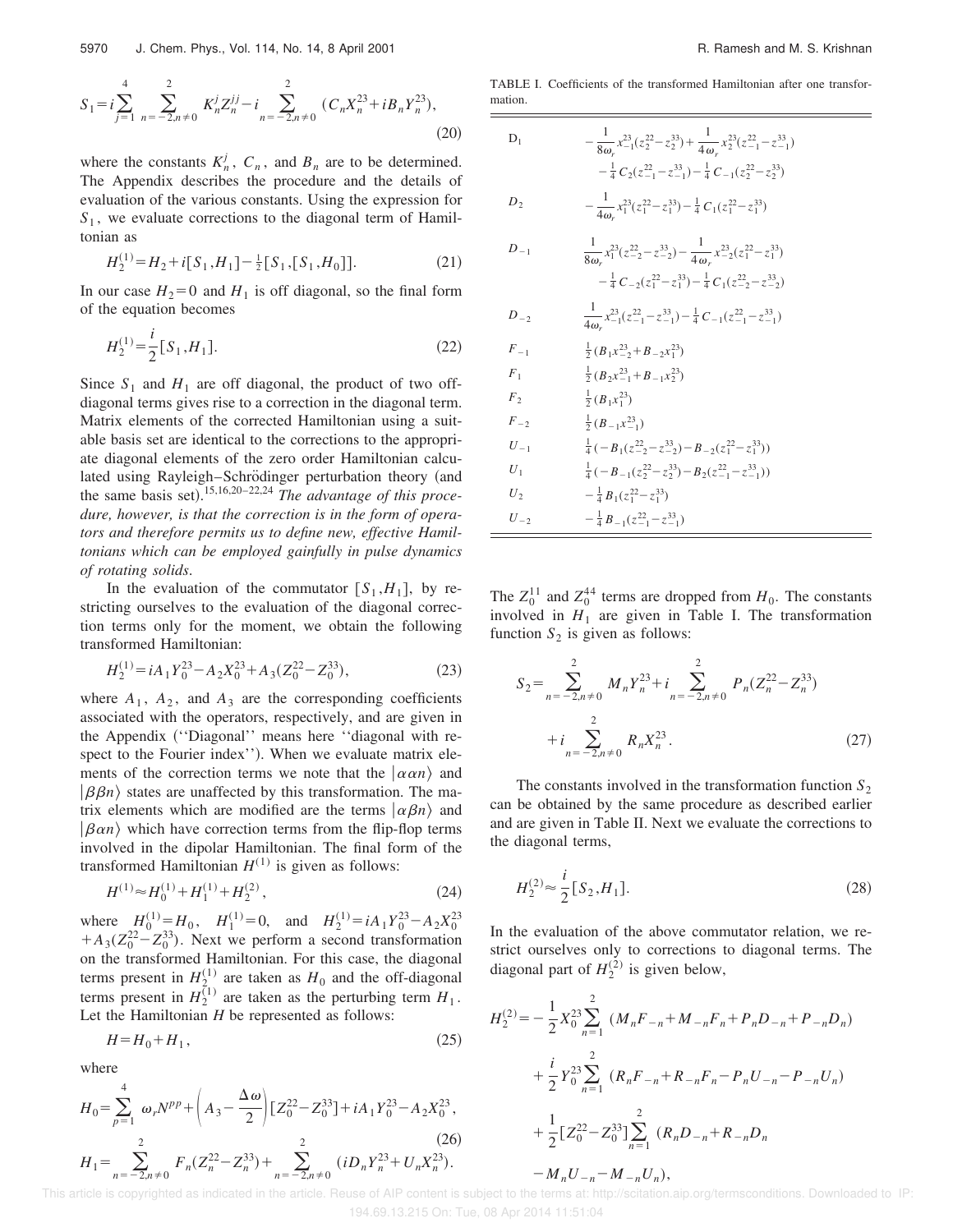TABLE II. Coefficients of the transformation function  $S_2$ . The following notations have been used below:  $d=D_1$ ,  $f=F_1$ ,  $e=A_1$ ,  $a=\omega_r$ ,  $b=A_2$ ,  $c = (A_3 - \Delta \omega/2), \ d_3 = D_{-1}, \ f_3 = F_{-1}, \ d_4 = D_{-2}, \ f_4 = F_{-2}, \ d_2 = D_2, \ f_2$  $=F_2$ , and  $n=U_1$ ,  $n_2=U_2$ ,  $n_3=U_{-1}$ ,  $n_4=U_{-2}$ .

| $\boldsymbol{R}_1$ | $(-cbf + ebd + eaf - cda + nb2 - na2)$ /          |
|--------------------|---------------------------------------------------|
|                    | $(-a(e2-c2-b2+a2))$                               |
| $M_1$              | $(neb+fab-cef+ nca + de^2 + da^2)$ /              |
|                    | $(-a(e^2-c^2-b^2+a^2))$                           |
| $\boldsymbol{P}_1$ | $(-bad-bcn+fc2-dec-fa2-ane)$                      |
|                    | $(-a(e^2-c^2-b^2+a^2))$                           |
| $M_{2}$            | $(2 f2ab + ebn2 - cef2 + 2can2 + d2e2 + 4d2a2)$ / |
|                    | $(2a(c^2-e^2+b^2-4a^2))$                          |
| $R_2$              | $(-cbf2+ebd2+2ea f2-2acd2+n2b2-4n2a2)/$           |
|                    | $(2a(c^2-e^2+b^2-4a^2))$                          |
| $P_2$              | $(-2abd_2-bcn_2+f_2c^2-ced_2-4f_2a^2-2n_2ae)$     |
|                    | $(2a(c^2-e^2+b^2-4a^2))$                          |
| $R_{-1}$           | $(ebd_3-cbf_3-eaf_3+cad_3+n_3b^2-n_3a^2)$ /       |
|                    | $(a(e^2-c^2-b^2+a^2))$                            |
| $M_{-1}$           | $(ebn_3-f_3ab-ce f_3-n_3ca+d_3e^2+d_3a^2)$        |
|                    | $(a(e^2-c^2-b^2+a^2))$                            |
| $P_{-1}$           | $(bad_3-bcn_3+c^2f_3-d_3ce-f_3a^2+aen_3)$         |
|                    | $(a(e2-c2-b2+a2))$                                |
| $R_{-2}$           | $(-cbf_4+ebd_4-2aef_4+2acd_4+n_4e^2-4n_4a^2)$ /   |
|                    | $(-2a(c^2-e^2+b^2-4a^2))$                         |
| $M_{-2}$           | $(-2abf_4+ebn_4-ecf_4-2acn_4+d_4e^2+4a^2d_4)$     |
|                    | $(-2a(c^2-e^2+b^2-4a^2))$                         |
| $P_{-2}$           | $(2abd_4-bcn_4+c^2f_4-d_4ce-4f_4a^2+2ean_4)$      |
|                    | $(-2a(c^2-e^2+b^2-4a^2))$                         |

where all the constants are tabulated in Tables I and II. The final form of the diagonal, effective Hamiltonian after two transformations is given below,

$$
H_{\text{eff}} = \sum_{p=1}^{4} \omega_{r} N^{pp} + \left( A_{1} + \frac{1}{2} \sum_{n=1}^{2} \left( R_{n} F_{-n} + R_{-n} F_{n} \right) \right)
$$

$$
- P_{n} U_{-n} - P_{-n} U_{n} \right) i Y_{0}^{23} + \left( A_{3} - \frac{\Delta \omega}{2} \right)
$$

$$
+ \frac{1}{2} \sum_{n=1}^{2} \left( R_{-n} D_{n} + R_{n} D_{-n} - M_{n} U_{-n} - M_{-n} U_{n} \right)
$$

$$
\times \left[ Z_{0}^{22} - Z_{0}^{33} \right] - \left( A_{2} + \frac{1}{2} \sum_{n=1}^{2} \left( M_{-n} F_{n} + M_{n} F_{-n} \right) \right)
$$

$$
+ P_{-n} D_{n} + P_{n} D_{-n} \right) X_{0}^{23}.
$$
(29)

TABLE III. Comparison between eigenvalues of the effective and the untransformed Hamiltonians for a rotor frequency of 10 KHz.<sup>a,b</sup>

| Zero order | First<br>transformation | Second<br>transformation | Numerical<br>diagonalization |
|------------|-------------------------|--------------------------|------------------------------|
| 7.387      | 7.387                   | 7.387                    | 7.387                        |
| 8.040      | 8.487                   | 8.488                    | 8.470                        |
| 11.960     | 11.513                  | 11.512                   | 11.530                       |
| 12.612     | 12.612                  | 12.612                   | 12.612                       |

 $\omega_D$ = - 24.53 KHz.

<sup>b</sup>The values given here are for  $n=0$ . All eigenvalues for a given *n* are generated from the above using the relation,  $E_i^n = E_i^0 + n\omega_r$ , where  $\omega_r$  is the rotor frequency.

TABLE IV. Comparison between eigenvalues of the effective and the untransformed Hamiltonians for a rotor frequency of 20 KHz.<sup>a,b</sup>

| Zero order | First<br>transformation | Second<br>transformation | Numerical<br>diagonalization |
|------------|-------------------------|--------------------------|------------------------------|
| 17.387     | 17.387                  | 17.387                   | 17.387                       |
| 18.040     | 18.139                  | 18.139                   | 18.143                       |
| 21.960     | 21.861                  | 21.861                   | 21.857                       |
| 22.612     | 22.612                  | 22.612                   | 22.612                       |

 $\omega_D$ <sup>a</sup> $\omega_D$  = -24.53 KHz.

<sup>b</sup>The values given here are for  $n=0$ . All eigenvalues for a given *n* are generated from the above using the relation,  $E_i^n = E_i^0 + n\omega_r$ , where  $\omega_r$  is the rotor frequency.

The perturbation correction terms are given in terms of operators and we have an effective Hamiltonian  $H_{\text{eff}}$  which is a simplified solution to the problem of finding the eigenvalues of the Floquet Hamiltonian.

#### **V. RESULTS**

In the previous section we obtained perturbation corrections in terms of operators using contact transformation. For interactions between several spins, this method simplifies the calculation of eigenvalues in that the matrix which needs to be diagonalized has the spin dimension only, i.e., for each Fourier index we have an effective Hamiltonian analogous to an effective rotational Hamiltonian for each vibrational state in a semirigid polyatomic molecule. The obvious advantage of such a procedure is that the Hamiltonians should prove themselves to be useful in the study of multiple pulse dynamics of rotating solids. The other advantage is that they can be programmed with considerable ease and require smaller dimensional matrices, an advantage that becomes quite significant as the number of spins coupled to each other becomes larger.

We have compared the results of our method with the numerical diagonalization of a Floquet–Hamiltonian for two coupled spins with  $I=1/2$ . In our calculations involving numerical diagonalization before transformation, the order of truncation was determined by the convergence of the smallest eigenvalues and a matrix of dimensions  $204 \times 204$  was employed. In the method of contact transformation the diagonal blocks (of dimension  $4\times4$ ) for each Fourier index *n* were diagonalized to obtain the eigenvalues. In Tables III–V, comparisons are made between the eigenvalues ob-

TABLE V. Comparison between eigenvalues of the effective and the untransformed Hamiltonians for a rotor frequency of 30 KHz.<sup>a,b</sup>

| Zero order | First<br>transformation | Second<br>transformation | Numerical<br>diagonalization |
|------------|-------------------------|--------------------------|------------------------------|
| 27.387     | 27.387                  | 27.387                   | 27.387                       |
| 28.040     | 28.083                  | 28.083                   | 28.085                       |
| 31.960     | 31.917                  | 31.917                   | 31.915                       |
| 32.612     | 32.612                  | 32.612                   | 32.612                       |

 $\omega_D$ <sup>a</sup> $\omega_D$  = -24.53 KHz.

<sup>b</sup>The values given here are for  $n=0$ . All eigenvalues for a given *n* are generated from the above using the relation,  $E_i^n = E_i^0 + n\omega_r$ , where  $\omega_r$  is the rotor frequency.

194.69.13.215 On: Tue, 08 Apr 2014 11:51:04

This article is copyrighted as indicated in the article. Reuse of AIP content is subject to the terms at: http://scitation.aip.org/termsconditions. Downloaded to IP: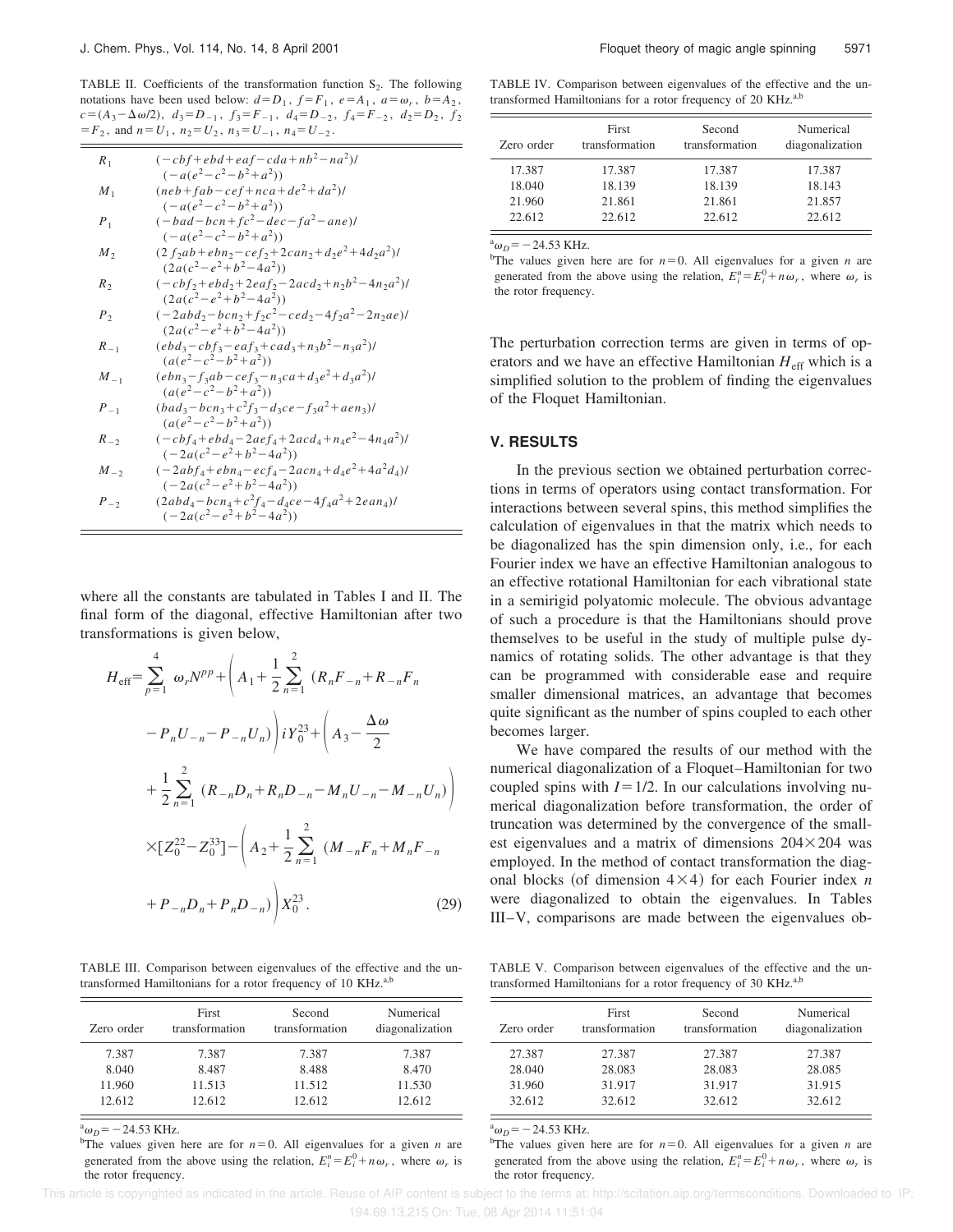TABLE VI. Parameters used for the calculation of eigenvalues.

| $\alpha_1$                | $0^{\circ}$   |
|---------------------------|---------------|
| $\beta_1$                 | $-90^\circ$   |
| $\gamma_1$                | $0^{\circ}$   |
| $\eta_1$                  | $-0.3217$     |
| $\omega^1$                | $-3.7547$ KHz |
| $\alpha_2$                | $0^{\circ}$   |
| $\beta_2$                 | $0^{\circ}$   |
| $\gamma_2$                | $0^{\circ}$   |
|                           | $-0.5508$     |
| $\frac{\eta_2}{\omega^1}$ | $-1.188$ KHz  |
| $\Delta\omega$            | 7.8387 KHz    |
| $\omega_{12}$             | $-4.53$ KHz   |
| $\omega_0$                | 50.329 MHz    |
| $\theta_D$                | $45^{\circ}$  |
| $\phi_D$                  | $30^\circ$    |
|                           |               |

tained from zero order Hamiltonian, the block-diagonal part of the transformed Hamiltonian after a single transformation, the block-diagonal part of the transformed Hamiltonian after two transformations and (variational) numerical diagonalization of the untransformed Hamiltonian. Three sets of eigenvalues were calculated in Tables III–V and these correspond to three different rotor speeds. The agreement between perturbation correction using the transformation method, and the eigenvalues obtained by diagonalization of the Floquet– Hamiltonian matrix numerically, is better with higher rotor speeds. This is evident from the fact that the zero order block matrices (eigenvalues of  $H_0$ ) are separated from each other more with increased rotor speeds. It is clear from the Tables III–V that the eigenvalues obtained from contact transformation are in good agreement with the converged eigenvalues obtained using numerical diagonalization employing a much bigger basis set. Table VI contains a list of parameters employed by us for the calculation of eigenvalues.

#### **VI. CONCLUSIONS**

In this article we have proposed the use of the method of contact transformation for doing perturbation theory calculations on MAS Hamiltonians. Though this method has been widely applied in the branch of molecular spectroscopy, its application to MAS and the derivation of effective Floquet– Hamiltonian have been given by us for the first time, to the best of our knowledge. The main usefulness of this method is that it can provide effective Hamiltonians and thereby simplify the calculations of eigenvalues of Floquet–Hamiltonian matrix. The eigenvalues obtained from this method are in good agreement with those obtained from numerical diagonalization. This method would be very useful when we treat systems in which many spins are coupled. Very often many spin Hamiltonians can be expressed as a series of terms of decreasing magnitude as in Eq.  $(2)$ . A sequence of contact transformations can be quite effective here, since we are able to correct the zero order Hamiltonian successively through determining  $S_1$ ,  $S_2$ , etc, with  $S_i$  not affecting  $S_j$  (*i*>*j*) since *S<sup>j</sup>* has already been determined.

In many spin coupled systems numerical diagonalization becomes quite difficult due to large dimensions of matrices. The method of contact transformation gives the corrections in terms of operators and permits us to restrict to the spin basis only, thereby reducing the size of matrices to be diagonalized in such systems.

#### **ACKNOWLEDGMENTS**

One author  $(R.R.)$  would like to thank the Department of Chemistry, IIT Madras for research assistantship. This research is supported by a research grant to one author (M.S.K.) by the Council of Scientific and Industrial Research (CSIR), Ministry of Human Resources, Govt. of India. Financial support by the Ministry is gratefully acknowledged. The authors thank the referee for valuable comments.

### **APPENDIX: DETERMINATION OF THE TRANSFORMATION OPERATOR <sup>S</sup><sup>1</sup>**

To determine the constants in the transformation function we need to solve the equation

$$
H_1 + i[S_1, H_0] = 0.
$$

*S*1 is expanded as a linear combination of all the relevant linearly independent operators to give

$$
S_1 = i \sum_{j=1}^{4} \sum_{n=-2, n \neq 0}^{2} K_n^j Z_n^{jj} - i \sum_{n=-2, n \neq 0}^{2} (C_n X_n^{23} + i B_n Y_n^{23}),
$$
\n(A1)

where  $H_0$  and  $H_1$  are given as follows:

$$
H_0 = \sum_{p=1}^4 \omega_r N^{pp} - \frac{\Delta \omega^1 - \Delta \omega^2}{2} \left[ Z_0^{22} - Z_0^{33} \right]
$$

$$
- \frac{(\Delta \omega^1 + \Delta \omega^2)}{2} \left[ Z_0^{11} - Z_0^{44} \right],
$$

$$
H_1 = \sum_{p=1}^4 \sum_{n=-2, n \neq 0}^2 z_n^{pp} Z_n^{pp} + \sum_{n=-2, n \neq 0}^2 x_n^{23} X_n^{23}.
$$
(A2)

The commutator in the above equation is evaluated using the commutation properties of Floquet spin operators as given in Appendix A of Schmidt and Vega. $17$  Collecting all nonzero coefficients of every operator and realizing that the Hamiltonian  $H_1$  does not contain any  $Y_n^{23}$  operator, we arrive at the following expression for  $H^{(1)}$  which is set to zero:

$$
H^{(1)} = \sum_{j=1,4} \left[ z_1^{jj} Z_1^{jj} + z_{-1}^{jj} Z_{-1}^{jj} + z_2^{jj} Z_2^{jj} + z_{-2}^{jj} Z_{-2}^{jj} \right]
$$

$$
- \omega_r (K_1^j Z_1^{jj} - K_{-1}^j Z_{-1}^{jj} + 2K_2^j Z_2^{jj} - 2K_{-2}^j Z_{-2}^{jj})
$$

$$
+ \sum_{n=-2, n\neq 0}^{2} \left[ C_n \omega_r n X_n^{23} - B_n z_0 X_n^{23} + x_n^{23} X_n^{23} \right]
$$

$$
+ i B_n \omega_r n Y_n^{23} - i C_n z_0 Y_n^{23} = 0. \tag{A3}
$$

From the above we arrive at the following expressions for all nonzero constants:

$$
K_1^1 = \frac{z_1^{11}}{\omega_r}
$$
,  $K_{-1}^1 = -\frac{z_{-1}^{11}}{\omega_r}$ ,

 This article is copyrighted as indicated in the article. Reuse of AIP content is subject to the terms at: http://scitation.aip.org/termsconditions. Downloaded to IP: 194.69.13.215 On: Tue, 08 Apr 2014 11:51:04